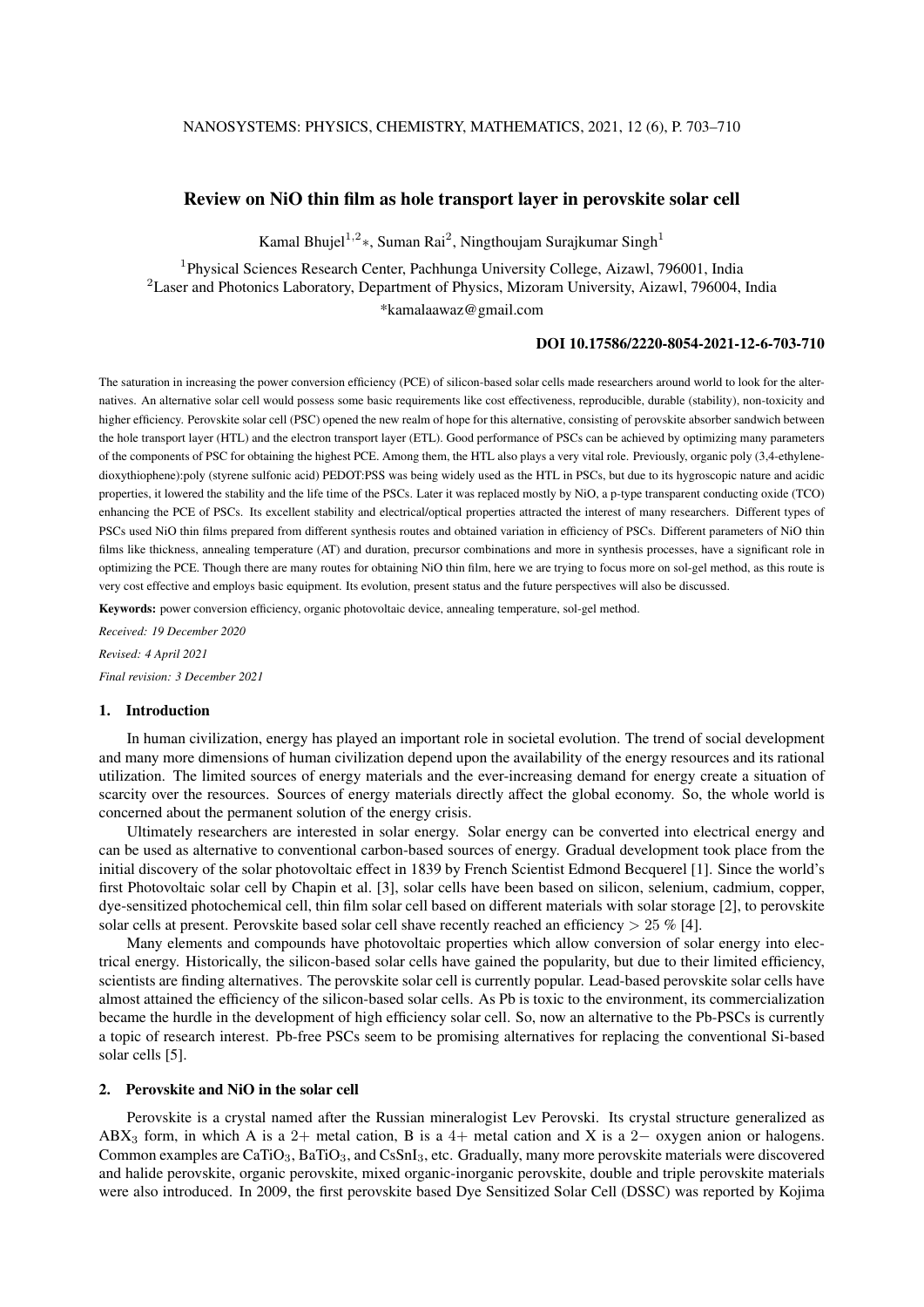et al. [6] and first solid state solar cell based on perovskite was reported by Kim et al. [7]. Currently, the organo-leadhalide perovskite has achieved the highest efficiency in comparison to the Si-Solar Cells. Pb is mostly replaced by Sn and achieved the comparable efficiency. Since, the oxide of Sn is unstable in ambient environment; it has become a serious issue to be resolved. Inorganic and double perovskites are also an other possibility for research.

The general architecture of the thin film based PSCs has a multi-layer structure of its components like electrodes, ETL, perovskite absorbers, HTL and back contact. Perovskite absorbers are mainly sandwiched between the HTL and ETL (Fig. 1) [42]. The variation in the ETL and HTL has shown improvement in increasing the efficiency of the PSCs. ETLs are the n-type semiconductors vis phenyl-C61- butyric acid methyl ester (PCBM), ZnO, SnO<sub>2</sub>, TiO2, etc. and HTLs are the p-type semiconductors namely, 2,2',7,7'-tetrakis(N,N-pdimethoxyphenylamino)-9,9' spirobifluorene (Spiro-OMeTAD), poly(3,4-ethylenedioxythiophene)/poly(styrenesulfonicacid) (PEDOT:PSS), NiO<sub>x</sub>, CuSCN, etc. Previously the organic HTL PEDOT:PSS was very common in PSCs, but due to its hygroscopic and poor electron blocking nature, significant degradation in PCE occurred. If the electrons are not blocked properly, then the recombination at the interface layer will be increased, leading to low cell efficiency [8]. PEDOT:PSS also has an acidic nature. Transport materials need to be transparent, able to block the electron, should possess Ohmic contact with the electrodes and good stability. NiO thin film was the next candidate with all these properties. It was found that the inorganic materials provide good stability and carrier mobility [10].



FIG. 1. a) Typical device architecture of the inverted planar PSCs. b) Energy levels of layers in the stack (Copyright permission taken from ref. [42])

Electron-hole pairs (E–H) are generated when light is incident upon the absorber. To extract the E–H and to transport to the corresponding electrodes, ETL and HTL are required respectively. In general, PSCs, ETL is deposited on the TCO (mainly FTO/ITO) followed by the perovskite absorber. HTL is deposited above the absorber to extract the holes efficiently. On the top of the hole, metal layer of silver (Ag) or gold (Au) is deposited (TCO/ETL/Perovskite/HTL/Ag) and in inverted configuration, just the position of HTL and ETL are interchanged (TCO/HTL/Perovskite/ETL/Ag). Previously, the ETL and HTL were incorporated with some meso-porous layers also.

This review mainly concentrates on development in synthesis process of NiO thin film for the application as HTL in PSCs. With the introduction of NiO as HTL in PSCs, many possibilities have been seen in improving the efficiency of the PSCs. NiO thin films have been synthesized varying many synthesis routes and parameters like thickness, different precursors or solvents [9], annealing time and temperature and influenced the properties of the solar cell. There are many routes for depositing the NiO thin film, including: sol-gel route (Fig. 2) [10, 11], direct spin coating from pre-synthesized nanocrystals [12], combustion method [13], electrodeposition [14], sputtering [15], pulsed laser deposition (PLD) [16], atomic layer deposition (ALD) [17], spray pyrolysis [18], chemical precipitation methods [19] and many more have been used for the thin film deposition.

Nickel oxide (NiO) has a basic cubic structure with the space group Fm3M which is similar to that of NaCl. Its lattice parameter is 0.4173 nm [20]. NiO is a wide bandgap material having the band gap in the range of 3.6 – 4.0 eV with the work function of 5.4 eV. It is a highly transparent nano thin film enabling it to be a good p-type TCO [21, 22].

#### 3. Literature survey

Jimenze et al. synthesized NiO thin film via a dip-coating sol-gel route using Ni-acetate as precursor. They studied the effect of AT on crystal structure and found the films to be amorphous when annealed between  $175 - 250$  °C and above 250 °C it was crystalline with a good surface homogeneity. They found the dependency of electrical conductivity with the thickness in the range of  $2 \times 10^{-5}$  to  $6.5 \times 10^{-3}$  ( $\Omega$ ·cm)<sup>-1</sup> and similarly the energy band gap  $E_g$  was from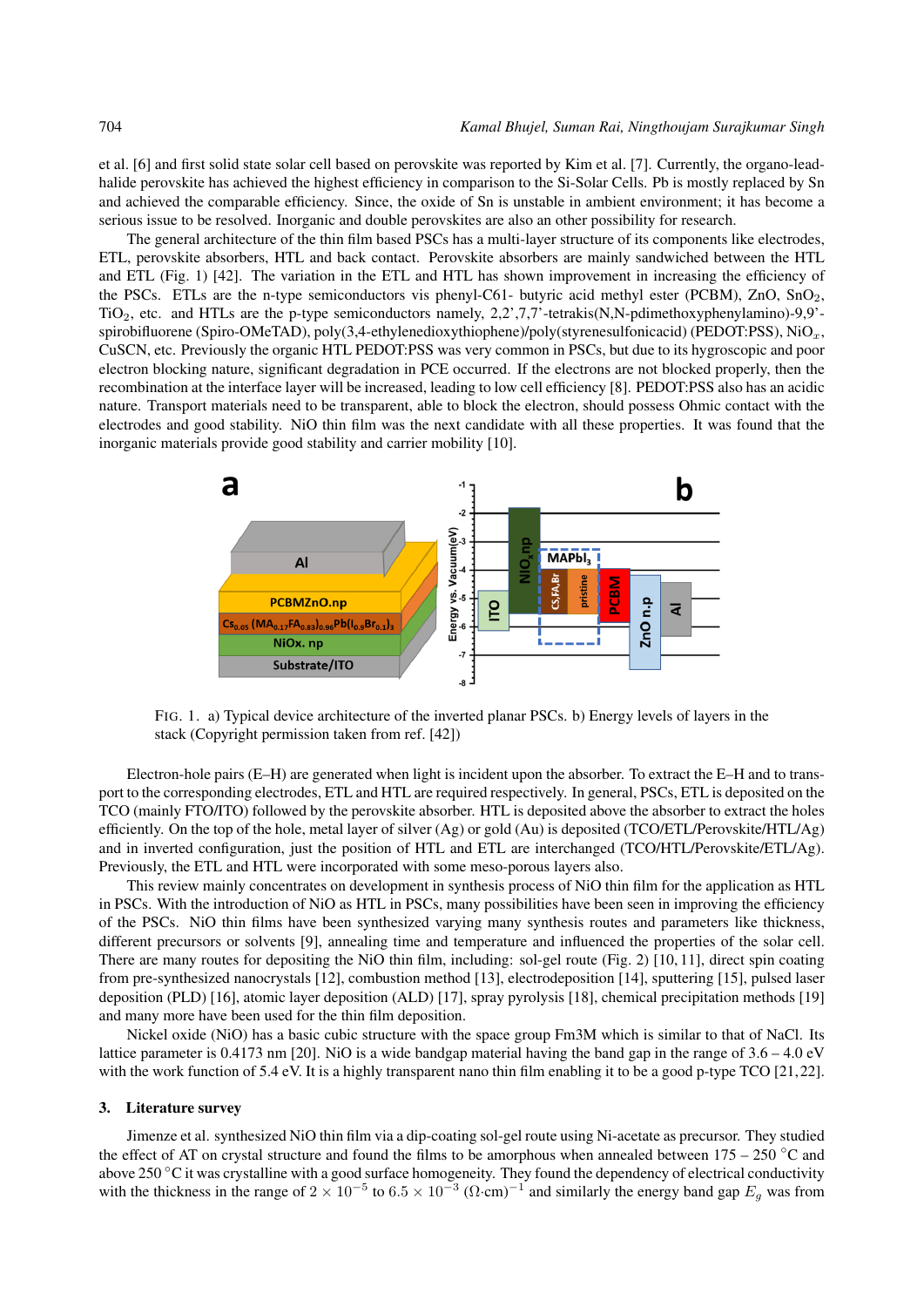

FIG. 2. Schematic sol-gel route for NiO thin film synthesis following the method of ref [11]

3.9 to 3.8 eV for the corresponding film thickness varying from 49 to 191.8 nm. The transmittance of films decreased with increased thickness and the films with thickness  $> 100$  nm had very low optical transmittance. Slower growth rate resulted in good morphology and uniform homogeneity with increasing electrical conductivity [23]. The effect of precursor on the grain size of the thin film was observed as  $2 - 3$  nm in case of Ni-sulfate precursor than Ni-acetate (average 5 nm) via SG route [24]. The electrical resistivity decreased with an increase in temperature (semiconductor behavior) and thickness was calibrated graphically for chemical bath-deposited films [25]. AT changes the surface roughness and the crystal structure. At an AT up to 300 °C good surface morphology was not observed, and it was found to be amorphous in nature. However, above 300 ◦C, the surface roughness also started improving with the proper crystal structure. The correlation between the deposition parameters and optical properties of the NiO thin film was also established. The AT and dipping speed also affected the refractive index and the extinction coefficient of the films [26]. Ghamadi et al. prepared thin film by the SGSC method using Ni-Ac as precursor with an optimum AT of 600 ◦C. Their study showed that the volume energy loss is greater than the surface energy loss at all incident photon energies. The optical band gap was 3.44 eV. They used single electronic oscillator mode to obtain the values for the oscillator strength, oscillator energy. They also calculated dielectric and refractive index of the film with values of 4.04 and 2.01 respectively. The value of third order susceptibility was estimated using Frumer model as  $1.62 \times 10^{-13}$ esu [27]. Patil et al. synthesized NiO nanopowder via chemical precipitation route using nickel acetate as a precursor. Further, the NiO powder was mixed with m-cresol and prepared as a thin film using a spin-coater. They observed the decrease in band gap energy from 3.86 to 3.47 eV and increase in electrical conductivity from  $10^{-4}$  to  $10^{-2}$  ( $\Omega$ ·cm)<sup>-1</sup> after annealing the NiO films from 400 to 700 °C [28]. With increasing AT from  $400 - 700$  °C there was an increase in mean grain size. Increasing the grain size  $(40 - 60 \text{ nm})$  caused a decrease in the grain boundary density of a film and decrease in scattering of carriers at grain boundaries. With an increase in AT, the absorption coefficient of the film also increased. This could be assumed due to increase in the density of states of holes with increase in AT [29]. Annealing (600  $\degree$ C) in different environments (air and N<sub>2</sub>) showed that grain size increased with the increased in number of layers for annealing at aerobic environment but in  $N_2$  environment there was a decrease in grain size. Even the optical band gap energy decreased from 3.76 to 3.52 eV and 3.75 to 3.49 eV annealed in air and  $N_2$  respectively. The resistivity of air annealed film was more than that of N<sub>2</sub> as  $900 \times 10^3$  and 40  $\Omega$ ·cm respectively. Aerobic annealing leads to production of larger grains and better crystalline structure with lower oxygen vacancies, which can be the predominant factor of conductivity with higher resistivity [10]. Thermal analysis showed that below an AT of  $400\degree\text{C}$ there was continuous decomposition and weight loss and after reaching 400 ◦C, the weight loss became constant, leading to the formation of NiO crystal [30]. Annealing increased the surface roughness and it might be due to the fact that the annealing process would enlarge the NiO particle sizes [31]. Sahoo et al. showed the influence of AT on morphological, optical and electrical properties of SGSC synthesized NiO thin film. AT affected the current at light and dark mode from 9.9 to 3.3 mA and 7.9 to 3.6 mA respectively [11]. Kayani et al. synthesized NiO powder via SG route varying the AT from 400 to 1000 °C. The crystalline sizes increased with increased AT from 12 to 32 nm from 400 – 1000 °C respectively. The dislocation density decreased from  $6.5 \times 10^{-3}$  to  $2.3 \times 10^{-3}$  nm<sup>-2</sup> with an increase in AT. The transmittance decreased with increasing AT, but the band gap increased from 3.02 to 3.14 eV. This increase in the band gap may be due to an increase in the defect levels. When magnetic field was applied on NiO nanoparticles the magnetization showed a more or less linear dependence. Therefore, NiO nanoparticles showed paramagnetic behavior. NiO also showed ferromagnetic behavior above the critical diameter of 55 nm, below which, the nanoparticles became single magnetic domains [32]. The transmittance decreased with increasing the thickness but couldn't find the proper correlation of reflectance with the thickness. Band gap energy increased from 3.87 to 3.94 eV as thickness increased from 124 to 166 nm. Electrical conductivity which was increased from  $7.94 \times 10^{-3}$ to 27.89  $\times$  10<sup>-3</sup> ( $\Omega$ ·cm)<sup>-1</sup> when film thickness increased from 124 to 137 nm but again decreased at 145 nm and at 166 nm showed a good electrical conductivity with  $84 \times 10^{-3}$  ( $\Omega$ ·cm)<sup>-1</sup> [33]. Average crystalline size increased with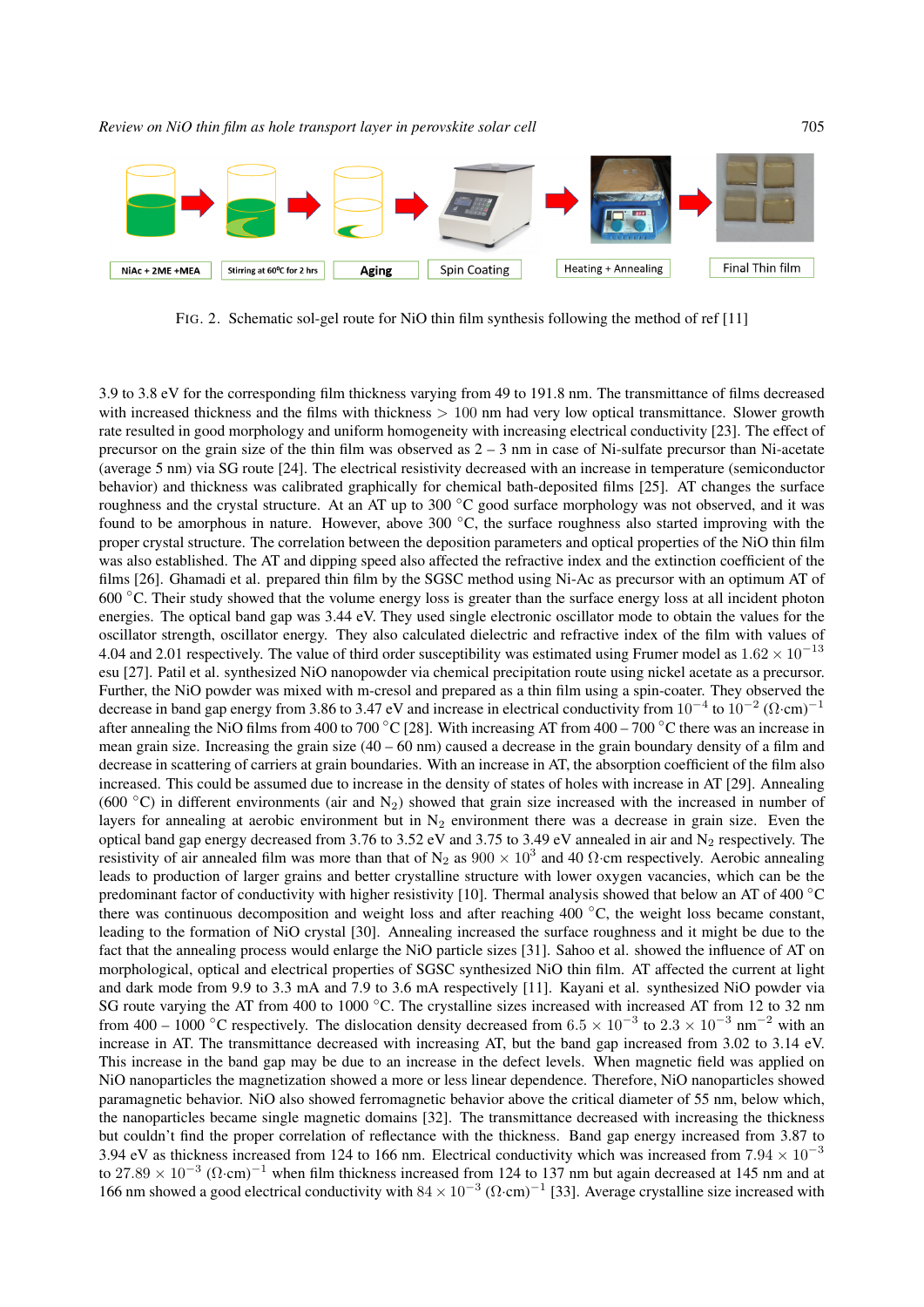increasing AT whereas dislocation density decreased. Annealing reduced the lattice defects of the film and increased the crystalline quality by modifying the periodic arrangement of atoms in the crystal lattice [34].

## 4. NiO as hole transport layer

HTL serves as an electron blocking layer in bulk heterojunction (BHJ) solar cell. Previously used HTL PE-DOT:PSS degraded so early and had a limited performance. Aqueous solution of PEDOT:PSS was highly acidic in nature with pH 1.2. Due to its hygroscopic nature, moisture may get absorbed leading to proton release and anode corrosion [8]. As a result, it leads to the degradation of device, lowering lifetime and overall performance of the device. For an ideal candidate to be used as HTL, it should have  $E<sub>g</sub> > 3$  eV, p-type transparent conducting material, it should be chemically stable and possess good conductivity.

Steirer et al. introduced NiO thin film replacing the PEDOT:PSS in OPV. The NiO thin film was deposited by a solution based Ni-organic inkjet technique. Although the work function of NiO was tailored by  $O_2$ -plasma treatment but the real effect was not understood properly. Thicker films produced uniform devices with lower open-circuit voltage ( $V_{oc}$ ), lower short-circuit current density ( $J_{sc}$ ) and higher series resistance ( $R_s$ ). Thinner films failed to produce uniform device on a substrate causing inconsistent performance, perhaps due to incomplete surface coverage. But the optimum thickness varied from device to device. The device ITO/NiO/P3HT:PCBM/Ca/Al, attained the PCE of 3.6 %. In comparison,the performance of NiO was as good as that of PEDOT:PSS [16]. Films synthesized via PLD technique was applied in BHJ solar cell improved the performance with work function of ∼ 5.3 eV, optical transmittance of > 80 %. The problem in forming good Ohmic contact caused lowering of efficiency to some extent [35]. Hsu et al. demonstrated, for the first time, the fabrication of uniform, defect-free, and conformal NiO ultra-thin films for use as HTL in BHJ polymer solar cell via ALD optimizing its processing parameters. ALD offers unparalleled advantages owing to its unique capabilities, including defect-free deposition, complete and uniform coverage over large-area/highaspect-ratio surface features, precise control over deposited thickness, and low deposition temperatures. Thickness was optimized and 4 nm seemed to be the optimum one giving comparable PCE of 3.38 % comparable to PEDOT:PSS [17]. You et al. improved the air stability of the PSC using solution processed NiO as HTL. The maximum PCE obtained was 14.6 $\pm$ 1.5% with device architecture glass/ITO/NiO<sub>x</sub>/CH<sub>3</sub>NH<sub>3</sub>PbI<sub>3</sub>/PCBM/Al. The crystallinity of perovskite on NiO was also improved compared to the that of formed on PEDOT:PSS. The number of grain boundaries was reduced with an increase in crystal size, leading to a decrease in the recombination process. These factors may affect the higher open circuit voltage in case of NiO than PEDOT:PSS. The thickness also changed the device efficiency as the thinner NiO film  $(< 40 \text{ nm})$  showed current leakage and low shunt resistance, resulting in a low open-circuit voltage and fill factor. Perhaps in thinner films the coverage of NiO could be very low, while for thicker films (120 nm), the series resistance also seemed to be increasing, leading to a decrease in the fill factor. Thus, the optimized film with 80 nm thickness showed the best performance. The air stability of device in ambient environment without encapsulation with NiO as HTL remained good for 60 days, but the device with organic HTL started degrading only after 5 days [36]. Singh et al. applied NiO thin film as HTL in organic solar cell viaan inkjet printing technique. With device structure ITO/NiO(IJ)/P3HT:PC<sub>60</sub>BM (70 nm)/LiF(1 nm)/Al obtained maximum PCE of  $\sim 2.60$  %. Parameters such as AT, surface treatment, thickness of NiO thin film played key roles in optimization [37]. Loi developed a direct method of NiO film deposition from NiO nanopowder mixing with HCl. He mainly optimized the AT of the NiO thin film with 350, 400, and 450 °C and the corresponding obtained PCE were 16.23, 15.48, and 14.18 % respectively. The completed perovskite solar cell structures were FTO/PEDOT:PSS or  $NiO<sub>x</sub>/MAPbI<sub>3-x</sub>Cl<sub>x</sub>/PCBM/C<sub>60</sub> + C/Ag$  [12]. Electron beam physical vapor deposition (EBPVD) based NiO HTL was incorporated into FTO/EBNiO/CH<sub>3</sub>NH<sub>3</sub>PbI<sub>3</sub>/PCBM/BCP solar cell showed faster charge transfer and more effectively suppressed recombination and fewer surface trap states with a PCE of 10.80 % [38]. Kim used polyethylene glycol (PEG)-assisted sol-gel synthesis of the compact NiO as HTL. There was a significant improvement in the uniformity and smoothness of the film morphology of the compact NiO, which modified the interfacial properties between the layers. It helped in the good extraction of charge and suppression of charge recombination. He also incorporated PEDOT:PSS onto NiO layer as a hybrid HTL, which facilitated efficient cascade charge migration and passivation of the tiny pinholes. The introduction of compact NiO HTL improved the PCE from 5.68 to 6.91 % and for the hybrid PEDOT:PSS and NiO HTL, PCE improved from 7.26 to 7.93 %. Thus, optimizing the interfacial properties also improved the overall PCE of the solar cells [39]. Akhtaruzzaman et al. used the EBPVD technique to synthesize NiO thin film and incorporated in PSC as HTL with structure glass/FTO/NiO<sub>x</sub>/CH<sub>3</sub>NH<sub>3</sub>PbI<sub>3</sub>/PC<sub>61</sub>BM/BCP/Ag. There was a difference in PCE for the HTLs which was normal NiO and annealed NiO thin film as 13.20 and 13.24 % respectively. Their optimized AT was 500  $\degree$ C with a thickness of 18 nm. There was a difference in degradation in efficiency with time for normal and annealed device. In ambient environment normal device retained 72.2 % and annealed device retained 76.96 % of the initial efficiency after 28 days of fabrication of the PSCs [40]. The comparative performance of the PSCs with NiO as HTL is given in Table 1.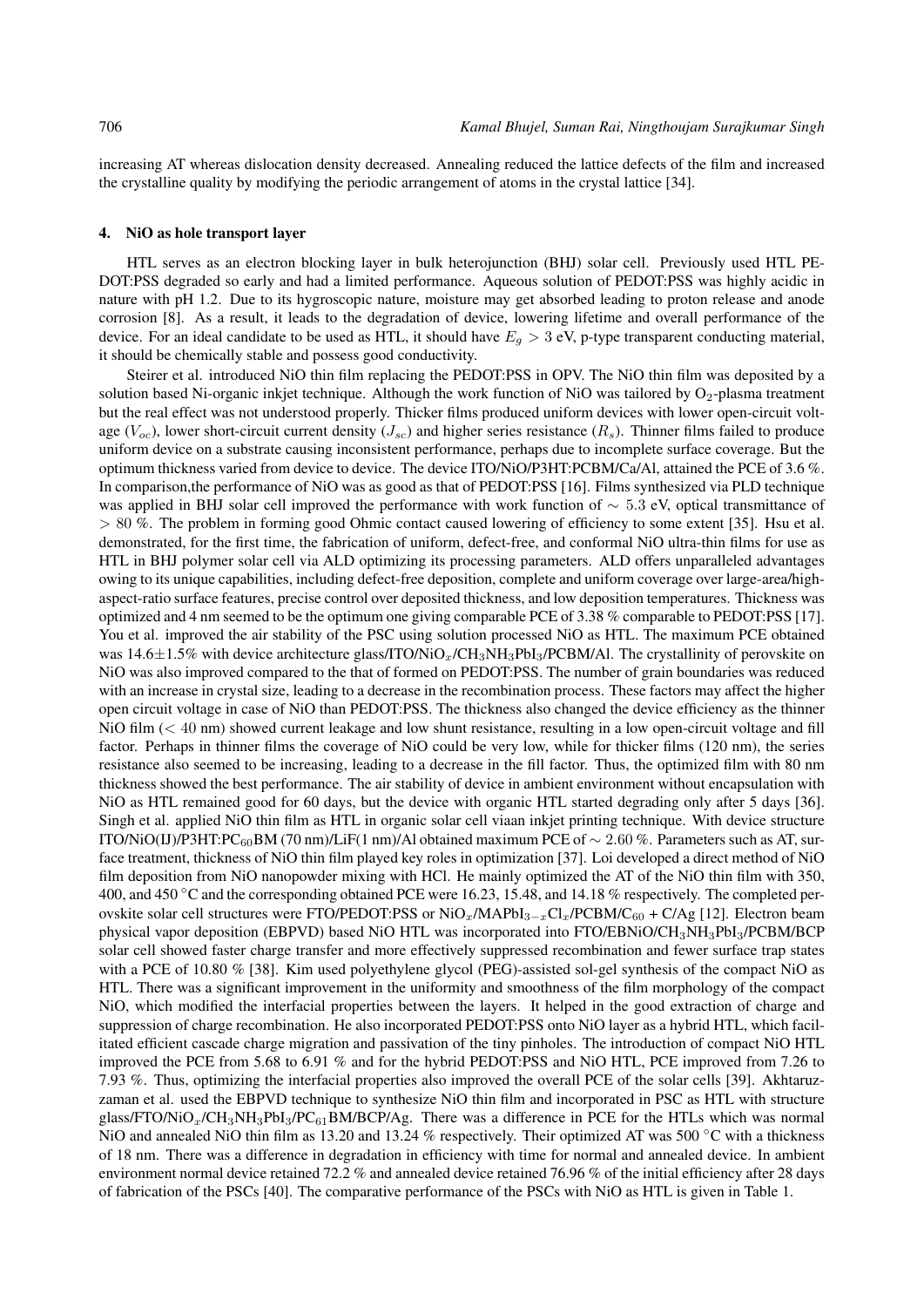| Device Configuration                                                                                                                                      | $V_{oc}$ [V] | $J_{sc}$ [mA/cm <sup>2</sup> ] | FF    | <b>PCE</b>        | Ref.   |
|-----------------------------------------------------------------------------------------------------------------------------------------------------------|--------------|--------------------------------|-------|-------------------|--------|
| $FTO/NiO_x/CH_3NH_3PbI_3/C_{60}/SnO_2 NCs/Ag$                                                                                                             | 1.12         | 23.7                           | 0.76  | 18.8%             | $[41]$ |
| ITO/NiO/Cs <sub>0.05</sub> (MA <sub>0.17</sub> FA <sub>0.83</sub> ) <sub>0.95</sub> Pb(I <sub>0.9</sub> Br <sub>0.1</sub> ) <sub>3</sub> /<br>PCBM/ZnO/Al | 1/023        | 22/2                           | 0/82  | 18.6%             | $[42]$ |
| ITO/NiO/CH <sub>3</sub> NH <sub>3</sub> PbI <sub>3</sub> /PCBM/Ti(Nb)O <sub>x</sub> /Ag                                                                   | 1.07         | 21.88                          | 0.79  | 18.49 %           | $[43]$ |
| FTO/NiO/CH <sub>3</sub> NH <sub>3</sub> PbI <sub>3</sub> /PCBM/BCP/Ag                                                                                     | 0.99         | 22.92                          | 0.803 | 18.15 $%$         | $[44]$ |
| ITO/NiO/CH <sub>3</sub> NH <sub>3</sub> PbI <sub>3</sub> /C <sub>60</sub> /Bis-C <sub>60</sub> /Ag                                                        | 1.03         | 21.80                          | 0.784 | 17.70 %           | $[45]$ |
| FTO/NiO/Perovksite/PCBM/Bis-C <sub>60</sub> /Ag                                                                                                           | 1.10         | 21.67                          | 0.75  | 17.64 %           | $[46]$ |
| ITO/NiO/Perovskite/PCBM/PDINO/Ag                                                                                                                          | 1.11         | 20.57                          | 0.765 | $17.5\%$          | $[47]$ |
| ITO/NiO/CH <sub>3</sub> NH <sub>3</sub> PbI <sub>3</sub> /PCBM/Ag                                                                                         | 1.04         | 23.51                          | 0.69  | 16.91 %           | [48]   |
| $NiO_x/MAPbI_{3-x}Cl_x/PCBM/C_{60}+C/Ag$                                                                                                                  | 1.08         | 24.25                          | 0.66  | 16.76 %           | $[12]$ |
| ITO/NiO/CH <sub>3</sub> NH <sub>3</sub> PbI <sub>3</sub> /PCBM/Ag                                                                                         | 1.103        | 21.28                          | 0.714 | 16.74 %           | $[49]$ |
| TO/NiO/CH <sub>3</sub> NH <sub>3</sub> PbI <sub>3</sub> /PCBM/Ag                                                                                          | 1.09         | 19.9                           | 0.769 | 16.68 %           | $[50]$ |
| TO/NiO/CH <sub>3</sub> NH <sub>3</sub> PbI <sub>3</sub> /PCBM/Ag                                                                                          | 1.07         | 20.58                          | 0.748 | 16.47 %           | $[51]$ |
| $ITO/NiO_x/CH_3NH_3PbI_3/PCBM/Al$                                                                                                                         | 1.01         | 21.0                           | 0.76  | $14.5 \pm 1.6 \%$ | $[36]$ |
| $FTO/NiO_x/CH_3NH_3PbI_3/PCBM/BCP/Ag$                                                                                                                     | 0.99         | 17.16                          | 0.78  | 13.24 %           | $[40]$ |
| ITO/NiO/CH <sub>3</sub> NH <sub>3</sub> PbI <sub>3-x</sub> Cl <sub>x</sub> /PCBM/BCP/Al                                                                   | 0.92         | 12.43                          | 0.68  | 7.80 %            | $[52]$ |
| ITO/NiO/P3HT:PCBM/Ca/Al                                                                                                                                   | 0.58         | 8.6                            | 0.66  | 3.60 %            | $[16]$ |
| ITO/NiO/P3HT/PCBM/Ca/Al                                                                                                                                   | 0.58         | 10                             | 0.58  | 3.38 %            | $[17]$ |
| ITO/NiO(IJ)/P3HT:PC60BM/LiF/Al                                                                                                                            | 0.60         | 8.57                           | 0.50  | 2.60              | $[37]$ |

TABLE 1. Overall Performance of the PSCs with NiO as HTL based on SGSC method

## 5. Doping

Improvement in the efficiency of the cell is the main concern, so doping of some metals into NiO was also applied to enhance the HTL property. Jung et al. incorporated Cu doped NiO in PSCs consisting of methylammonium lead halide perovskite. Synthesis via low temperature combustion method (150 °C) and conventional solution based high temperature method (500 °C) achieved the highest PCE of 17.8 and 15.52 % respectively. ITO-free Cu-NiO based PSC showed PCE of 13.42 % [13]. Li doping in NiO thin film affected the grain size to decrease and variation in transmittance. Li doping also decreased the band gap but there was no such difference in crystallinity due to AT [53]. Addition of Cu-dopant increased the grain size influencing the surface morphology and decrease in transmittance. The optical band gap value of the Cu-doped NiO film (3.69 eV) was lower than that of the undoped NiO film (3.73 eV) and the resistivity of the Cu-doped NiO film was 23  $\Omega$ ·m, which was significantly lower than that of the undoped NiO film (320  $\Omega$ ·m) [54]. The doping effect has also been observed in conductivity at lower AT of 700 °C as increasing in conductivity [55]. Cs:NiO<sub>x</sub> HTL achieved 16 – 19 % PCE [56] and molecule F6TCNNQ dopingachieved PCE of 20.86 % [57]. So, doping also enhanced the PCE of the PSCs. The comparative performance of the PSCs of doped NiO as HTL is given in Table 2.

## 6. Conclusion

The exploration of different properties of NiO nanoparticles and thin films led to the potential use in various applications. Incorporation of inorganic HTL showed a sound improvement in the overall performance of the PSCs. Different synthetic routes had its own advantages and disadvantages. The best route will be the one which is very cost effective and provides higher efficiency while leaving the other properties intact. Although the sol-gel method has its own limitations, it is very accessible for everyone. So, more improvement can be met using this method. The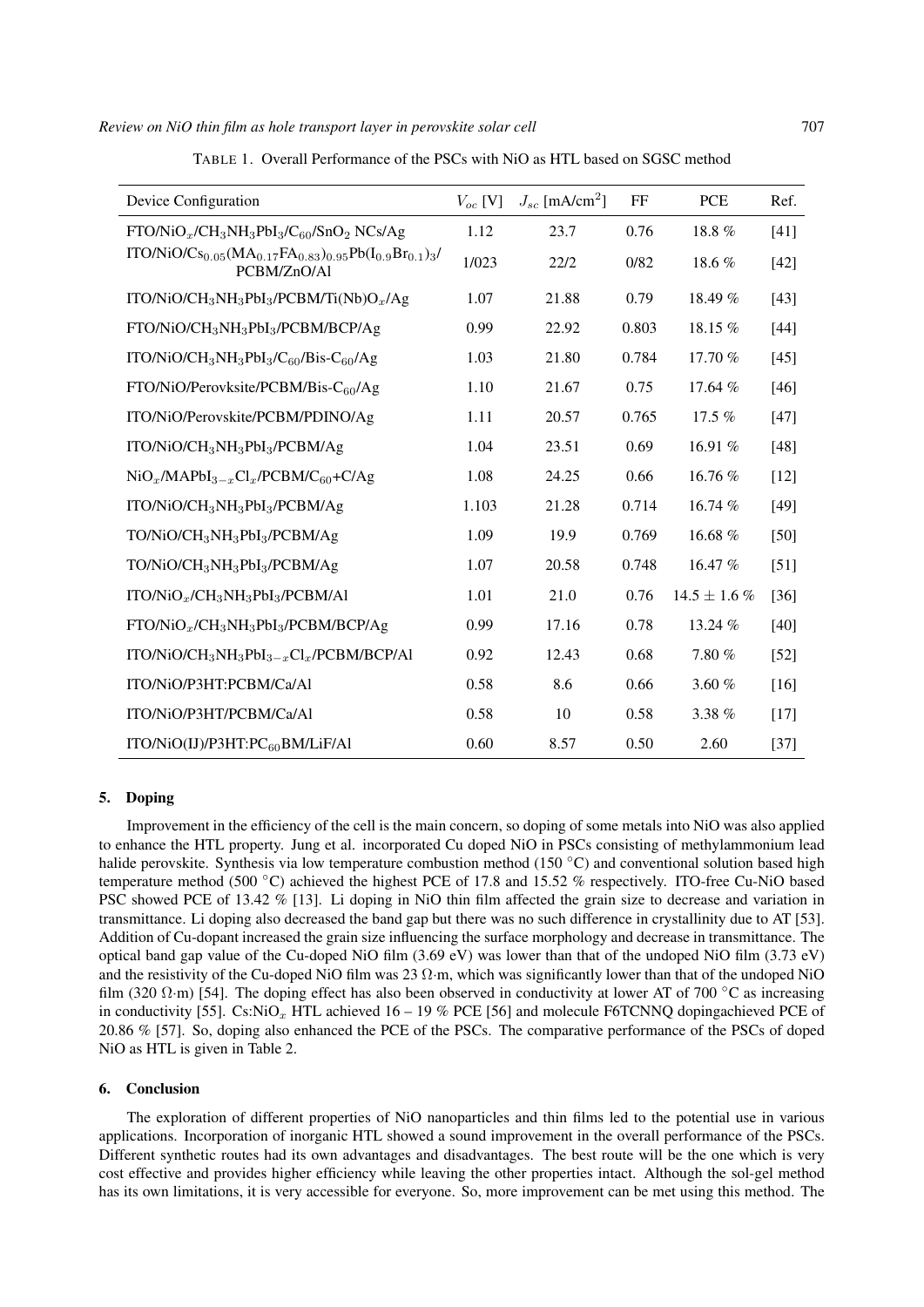| Device Configuration                                                                                  | $V_{oc}$ [V] | $J_{sc}$ [mA/cm <sup>-2</sup> ] | FF   | <b>PCE</b> | Ref. |
|-------------------------------------------------------------------------------------------------------|--------------|---------------------------------|------|------------|------|
| ITO/F6TCNNQ:NiO <sub>x</sub> /CsFAMAperovskite/<br>PCBM/ZrAcac/Ag                                     | 1.12         | 23.18                           | 0.80 | 20.86 %    | [57] |
| ITO/Cu:NiO/CH <sub>3</sub> NH <sub>3</sub> PbI <sub>3</sub> /C <sub>60</sub> /BCP/Ag                  | 1.12         | 22.28                           | 0.81 | $20.26\%$  | [57] |
| FTO/Cu:NiO/meso-Cu:NiO/CH <sub>3</sub> NH <sub>3</sub> PbI <sub>3</sub> /<br>$PCBM/bis-C60/Ag$        | 1.11         | 21.58                           | 0.81 | 19.62 $%$  | [58] |
| $FTO/Cs:NiOx/MAPbI3/PCBM/ZrAcac/Ag$                                                                   | 1.12         | 21.77                           | 0.79 | 19.35 $%$  | [56] |
| ITO/Cu:NiO/CH <sub>3</sub> NH <sub>3</sub> PbI <sub>3</sub> /PCBM/BCP/Ag                              | 1.11         | 20.76                           | 0.81 | $18.66\%$  | [59] |
| ITO/Cu:NiO/CH <sub>3</sub> NH <sub>3</sub> PbI <sub>3</sub> /Bis-C <sub>60</sub> /C <sub>60</sub> /Ag | 1.05         | 21.60                           | 0.77 | $17.46\%$  | [13] |
| ITO/Li:NiO/CH <sub>3</sub> NH <sub>3</sub> PbI <sub>3</sub> /PCBM/Ag                                  | 1.05         | 22.8                            | 0.64 | $15.51\%$  | [60] |
| FTO/Cu:NiO/CH <sub>3</sub> NH <sub>3</sub> PbI <sub>3</sub> /PCBM/Ag                                  | 1.11         | 18.75                           | 0.72 | 14.98 %    | [61] |
| FTO/LiCu:NiO/CH <sub>3</sub> NH <sub>3</sub> PbI <sub>3</sub> /PCBM/Ag                                | 0.965        | 20.28                           | 0.71 | 14.04 $%$  | [62] |

TABLE 2. Overall Performance of the PSCs with doped-NiO as HTL based on SGSC method

doping has also showed good improvement. In most of the findings, variation in annealing temperature was done for optimization. The SGSC method is very facile for low cost synthesis and can sustain good method for higher PCE of the PSCs in future also.

# Conflicts of interest

The authors declare there is no conflict of interest.

## Acknowledgements

This work was supported by Science & Engineering Research Board (SERB), New Delhi, Sanction Order No. EEQ/2017/000435 dated 17 March, 2018.

## References

- [1] Fatet J. Recreating Edmond Becquerel's electrochemical actinometer. *Arch. Des Sci.*, 2005, 58, P. 149–158.
- [2] Timeline of solar cells, Wikipedia.org, 2013. URL: http://en.wikipedia.org/w/index.php?title=Timeline of solar cells&oldid=577975981.
- [3] Bellis M. History and Definition of a Solar Cell. ThoughtCo, 2020, URL: thoughtco.com/history-of-solar-cells-1992435.
- [4] N.R.E.L. (NREL), Best Research Efficiency, 2016, URL: https://www.nrel.gov/pv/cell-efficiency.html.
- [5] Kour R., Arya S., et al. Potential Substitutes for Replacement of Lead in Perovskite Solar Cells: A Review, Glob. *Challenges*, 2019, 3, 1900050.
- [6] Kojima A., Teshima K., Shirai Y.,, Miyasaka T. Organometal halide perovskites as visible-light sensitizers for photovoltaic cells. *J. Am. Chem. Soc.*, 2009, 131, 6050–1.
- [7] Kim H.S., Lee C.R., et al. Lead iodide perovskite sensitized all-solid-state submicron thin film mesoscopic solar cell with efficiency exceeding 9%. *Sci. Rep.*, 2012, 2, P. 1–7.
- [8] Yin X., Guo Y., et al. Nickel Oxide as Efficient Hole Transport Materials for Perovskite Solar Cells. *Sol. RRL*, 2019, 3, P. 1–27.
- [9] Ningsih S.K.W. Effect of various solvent on the synthesis of nio nanopowders by simple sol-gel methods and its characterization. *Indones. J. Chem.*, 2015, 15, P. 50–55.
- [10] Jlassi M., Sta I., Hajji M., Ezzaouia H. Optical and electrical properties of nickel oxide thin films synthesized by sol-gel spin coating. *Mater. Sci. Semicond. Process*, 2014, 21, P. 7–13.
- [11] Sahoo P., Thangavel R. Effect of annealing temperature on physical properties of solution processed nickel oxide thin films. *AIP Conf. Proc.*, 2018, 1961 (1), 030041.
- [12] Loi Nguyen. New Method of Nickel Oxide as Hole Transport Layer and Characteristics of Nickel Oxide Based Perovskite Solar Cell. ProQuest Dissertations And Theses, 2018, 57-06, 59 p.
- [13] Jung J.W., Chueh C.C., Jen A.K.Y. A Low-Temperature, Solution-Processable, Cu-Doped Nickel Oxide Hole-Transporting Layer via the Combustion Method for High-Performance Thin-Film Perovskite Solar Cells. *Adv. Mater.*, 2015, 27, P. 7874–7880.
- [14] Wu M.S., Yang C.H., Wang M.J. Morphological and structural studies of nanoporous nickel oxide films fabricated by anodic electrochemical deposition techniques. *Electrochim. Acta*, 2008, 54, P. 155–161.
- [15] Zhao Y., Wang H., et al. Structures, electrical and optical properties of nickel oxide films by radio frequency magnetron sputtering. *Vacuum*, 2014, 103, P. 14–16.
- [16] Steirer K.X., Chesin J.P., et al. Olson, Solution deposited NiO thin-films as hole transport layers in organic photovoltaics. I , 2010, 11, P. 1414–1418.
- [17] Hsu C.C., Su H.W., et al. Atomic layer deposition of NiO hole-transporting layers for polymer solar cells. *Nanotechnology*, 2015, 26, 385201.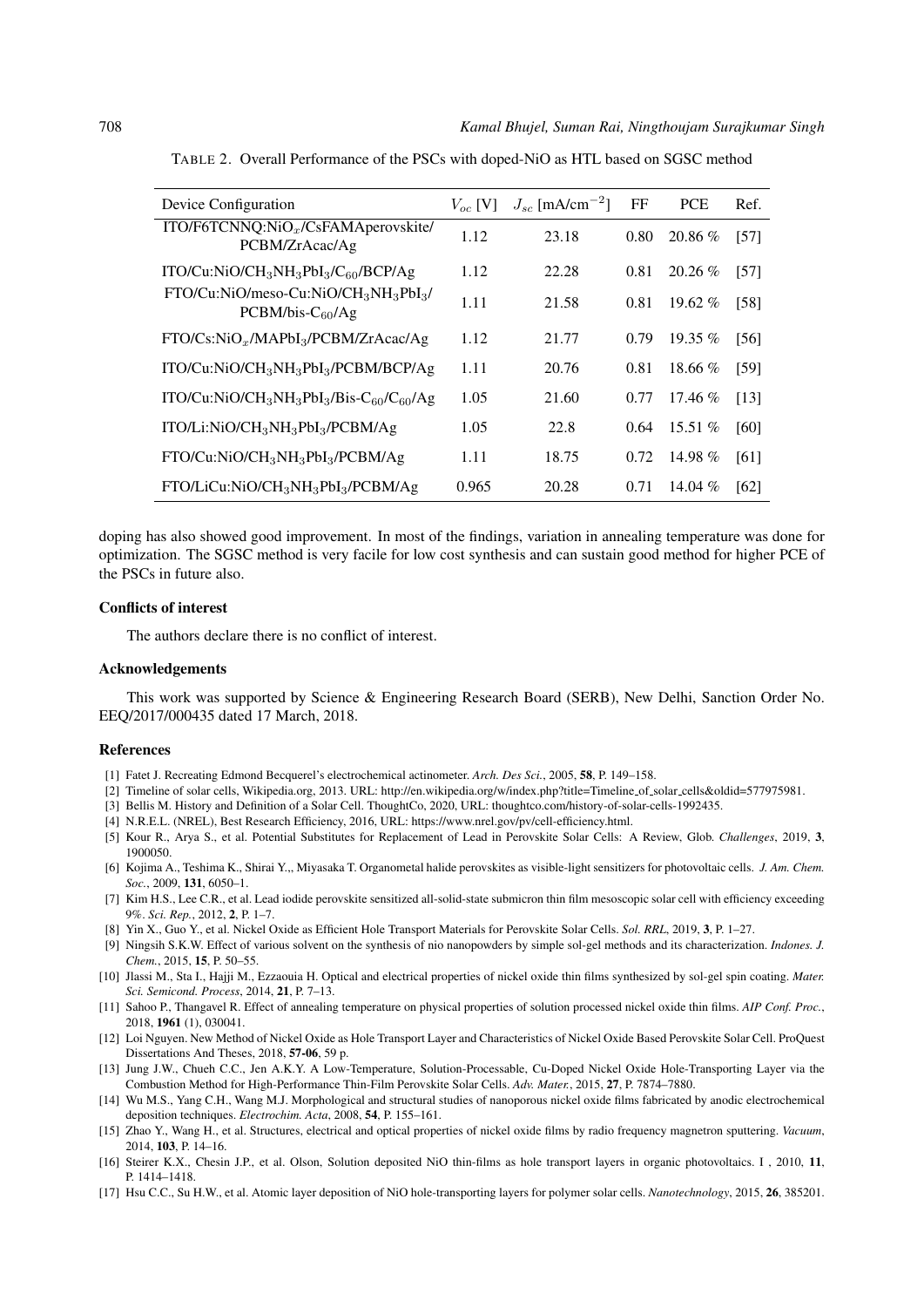- [18] Zaouche C., Aoun Y., Benramache S., Gahtar A. Synthesis and Characterization of Deposited NiO Thin Films by Spray Pyrolysis Technique. *Sci. Bull. Valahia Univ. – Mater. Mech.*, 2020, 17, P. 27–32.
- [19] Jeevanandam P., Pulimi V.R.R. Synthesis of nanocrystalline NiO by sol-gel and homogeneous precipitation methods. *Indian J. Chem. Sect. A Inorganic, Phys. Theor. Anal. Chem.*, 2012, 51, P. 586–590.
- [20] Soonmin H. Preparation and characterization of nickel oxide thin films: A review. *Int. J. Appl. Chem.*, 2016, 12, P. 87–93.
- [21] Ukoba K.O., Eloka-Eboka A.C., Inambao F.L. Review of nanostructured NiO thin film deposition using the spray pyrolysis technique. *Renew. Sustain. Energy Rev.*, 2018, 82, P. 2900–2915.
- [22] Zhang P.P., Zhou Z.J., Kou D.X., Wu S.X. Perovskite Thin Film Solar Cells Based on Inorganic Hole Conducting Materials. *Int. J. Photoenergy*, 2017, 2017, 6109092.
- [23] Jiménez-González A.E., Cambray J.G. Deposition of  $\text{NiO}_x$  thin films by sol-gel technique. *Surf. Eng.*, 2000, 16, P. 73–76.
- [24] Korošec R.C., Bukovec P. Sol-Gel Prepared NiO Thin Films for electrochromic applications. Acta Chim. Slov., 2006, 53 (2), P. 136-147.
- [25] Chavan U.J., Yadav A.A. Structural, Optical and Electrical Properties of Chemical Bath Deposited NiO Thin Films. *Int. J. of Engineering Sciences & Research Technology*, 2016, 5 (10), P. 282–287.
- [26] Ghodsi F.E., Khayatiyan S.A. Preparation and determination of optical properties of NiO thin films deposited by DIP coating technique. *Surf. Rev. Lett.*, 2007, 14, P. 219–224.
- [27] Al-Ghamdi A.A., Mahmoud W.E., Yaghmour S.J., Al-Marzouki F.M. Structure and optical properties of nanocrystalline NiO thin film synthesized by sol-gel spin-coating method. *J. Alloys Compd.*, 2009, 486, P. 9–13.
- [28] Patil V.P., Pawar S., et al. Effect of Annealing on Structural, Morphological, Electrical and Optical Studies of Nickel Oxide Thin Films. *J. Surf. Eng. Mater. Adv. Technol.*, 2011, 01, P. 35–41.
- [29] Nalage S.R., Chougule M.A., et al. Sol-gel synthesis of nickel oxide thin films and their characterization. *Thin Solid Films*, 2012, 520, P. 4835–4840.
- [30] Zorkipli N.N.M., Kaus N.H.M., Mohamad A.A. Synthesis of NiO Nanoparticles through Sol-gel Method. *Procedia Chem.*, 2016, 19, P. 626– 631.
- [31] Abdullah M.A.R., Mamat M.H., et al. Preparation of nickel oxide thin films at different annealing temperature by sol-gel spin coating method. *AIP Conf. Proc.*, 2016, 1733, 020013.
- [32] Kayani Z.N., Butt M.Z., Riaz S., Naseem S. Synthesis of NiO nanoparticles by sol-gel technique. *Mater. Sci. Pol.*, 2018, 36, P. 547–552.
- [33] Benramache S., Aoun Y., Arif A. The film thickness effect on the physical properties of NiO thin films elaborated by Sol-gel method. *J. Sci. Technol.*, 2020, 12, P. 7–14.
- [34] Aswathy N.R., Varghese J., Vinodkumar R. Effect of annealing temperature on the structural, optical, magnetic and electrochemical properties of NiO thin films prepared by sol-gel spin coating. *J. Mater. Sci. Mater. Electron.*, 2020, 31, P. 16634–16648.
- [35] Irwin M.D., Servaites J.D., et al. Structural and electrical functionality of NiO interfacial films in bulk heterojunction organic solar cells. *Chem. Mater.*, 2011, 23, P. 2218–2226.
- [36] You J., Meng L., et al. Improved air stability of perovskite solar cells via solution-processed metal oxide transport layers. *Nat. Nanotechnol.*, 2016, 11, P. 75–81.
- [37] Singh A., Gupta S.K., Garg A. Inkjet printing of NiO films and integration as hole transporting layers in polymer solar cells. *Sci. Rep.*, 2017, 7, P. 1–12.
- [38] Mahmud Hasan A.K., Jamal M.S., et al. Integration of NiO Layer as Hole Transport Material in Perovskite Solar Cells. *Int. Conf. Sp. Sci. Commun. Iconsp.*, 2019, P. 267–270.
- [39] Kim J.K. PEG-assisted sol-gel synthesis of compact nickel oxide hole-selective layer with modified interfacial properties for organic solar cells. *Polymers (Basel)*, 2019, 11, P. 1–8.
- [40] Akhtaruzzaman M., Hasan A.K.M., et al. Air-Stable Perovskite Photovoltaic Cells with Low Temperature Deposited NiO<sub>x</sub> as Efficient Hole-Transporting Material. *Opt. Mater. Express*, 2020, 10, P. 1801–1816.
- [41] Zhu Z., Bai Y., et al. Enhanced Efficiency and Stability of Inverted Perovskite Solar Cells Using Highly Crystalline SnO<sub>2</sub>Nanocrystals as the Robust Electron-Transporting Layer. *Adv. Mater.*, 2016, 28, P. 6478–6484.
- [42] Najafi M., Di Giacomo F., et al. Highly Efficient and Stable Flexible Perovskite Solar Cells with Metal Oxides Nanoparticle Charge Extraction Layers. *Small*, 2018, 14, P. 1–10.
- [43] He J., Bi E., et al. Ligand-Free, Highly Dispersed NiO<sub>x</sub> Nanocrystal for Efficient, Stable, Low-Temperature Processable Perovskite Solar Cells. *Sol. RRL*, 2018, 2, P. 1–7.
- [44] Tang L.J., Chen X., et al. A Solution-Processed Transparent NiO Hole-Extraction Layer for High-Performance Inverted Perovskite Solar Cells. *Chem. – A Eur. J.*, 2018, 24, P. 2845–2849.
- [45] Zhang H., Cheng J., et al. Pinhole-free and surface-nanostructured niox film by room-Temperature solution process for high-performance flexible perovskite solar cells with good stability and reproducibility. *ACS Nano*, 2016, 10, 1503–1511.
- [46] Vinet L., Zhedanov A. A "missing" family of classical orthogonal polynomials. *J. Phys. A Math. Theor.*, 2011, 44, P. 1689–1699.
- [47] Hou Y., Chen W., et al. Overcoming the Interface Losses in Planar Heterojunction Perovskite-Based Solar Cells. *Adv. Mater.*, 2016, 28, P. 5112–5120.
- [48] Guo X., Luo G., et al. A 16.5 % efficient perovskite solar cells with inorganic NiO film as hole transport material. *IEEE J. Photovoltaics*, 2018, 8, P. 1039–1043.
- [49] Yoon S., Kang D.W. Solution-processed nickel oxide hole transport layer for highly efficient perovskite-based photovoltaics. *Ceram. Int.*, 2018, 44, P. 9347–9352.
- [50] Yin X., Liu J., et al. Solvothermal derived crystalline NiO<sub>x</sub> nanoparticles for high performance perovskite solar cells. *J. Power Sources*, 2016, 329, P. 398–405.
- [51] Yin X., Chen P., et al. Highly Efficient Flexible Perovskite Solar Cells Using Solution-Derived NiOx Hole Contacts. *ACS Nano*, 2016, 10, P. 3630–3636.
- [52] Jeng J.Y., Chen K.C., et al. Nickel oxide electrode interlayer in CH3NH3PbI<sup>3</sup> perovskite/PCBM planar-heterojunction hybrid solar cells. *Adv. Mater.*, 2014, 26, P. 4107–4113.
- [53] Jesuraj S.A., Haris M., Immanuel P. Structural and Optical Properties of Pure NiO and Li-Doped Nickel Oxide Thin Films by Sol-Gel Spin Coating Method. *Int. J. Sci. Res.*, 2014, P. 8–9.